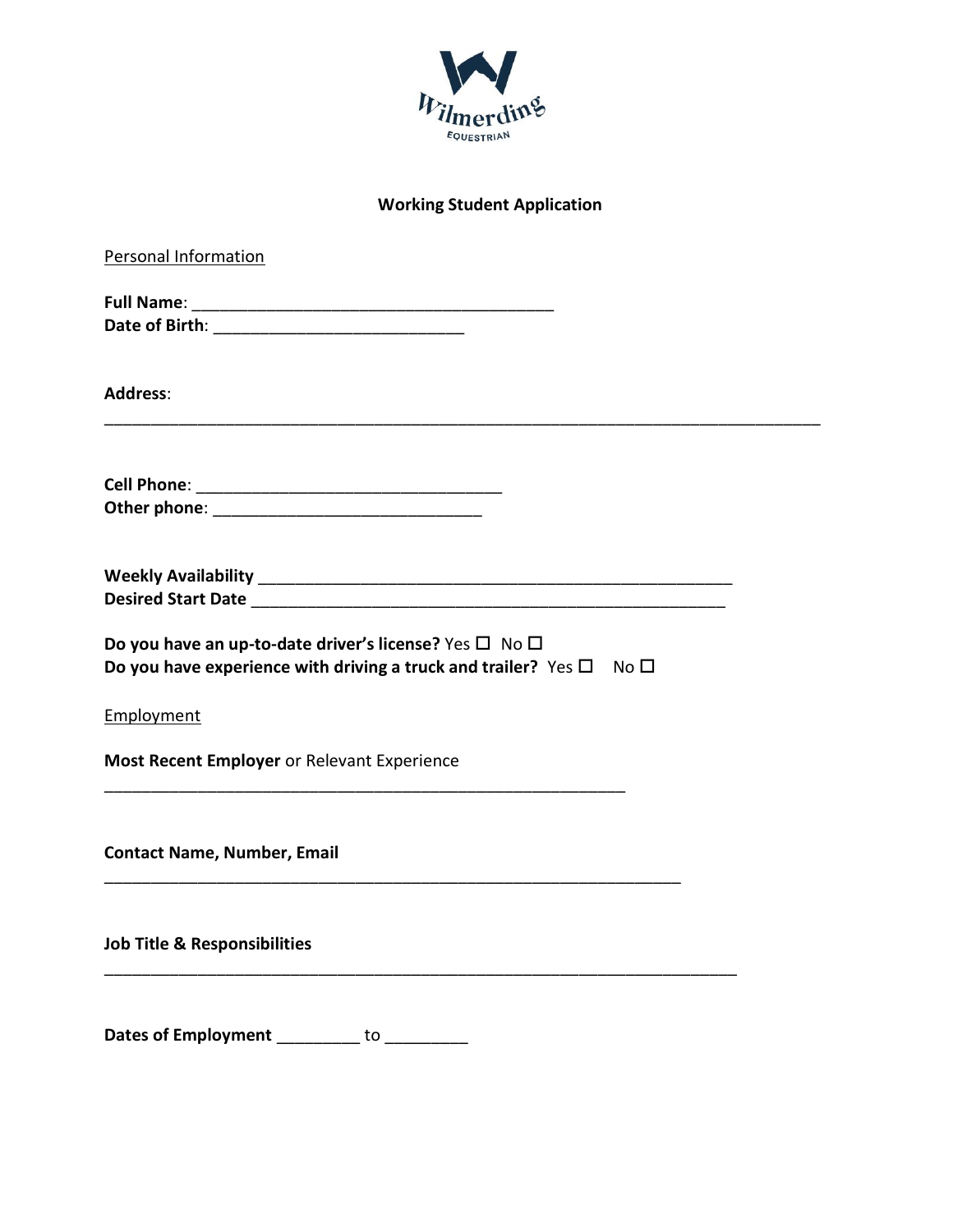**Education** 

| <b>High School Graduate?</b><br>School                  | Yes $\square$ No $\square$<br>Graduation Year |  |  |
|---------------------------------------------------------|-----------------------------------------------|--|--|
| <b>College Graduate?</b> Yes $\Box$ No $\Box$<br>School | Graduation or Anticipated Graduation Year     |  |  |
| <b>Educational Plans</b>                                |                                               |  |  |

# **Educational Plans**

|  |  |  | Will you be in school during the time that you are a working student? Yes $\Box$ | No <sub>1</sub> |
|--|--|--|----------------------------------------------------------------------------------|-----------------|
|--|--|--|----------------------------------------------------------------------------------|-----------------|

### **Educational Goals**

If you answered YES, what is your plan for completing your schoolwork and attending classes while also handling your work duties? We will certainly accommodate this but scheduling needs to be arranged in advance. What courses are you taking? What grade point average you are trying to maintain?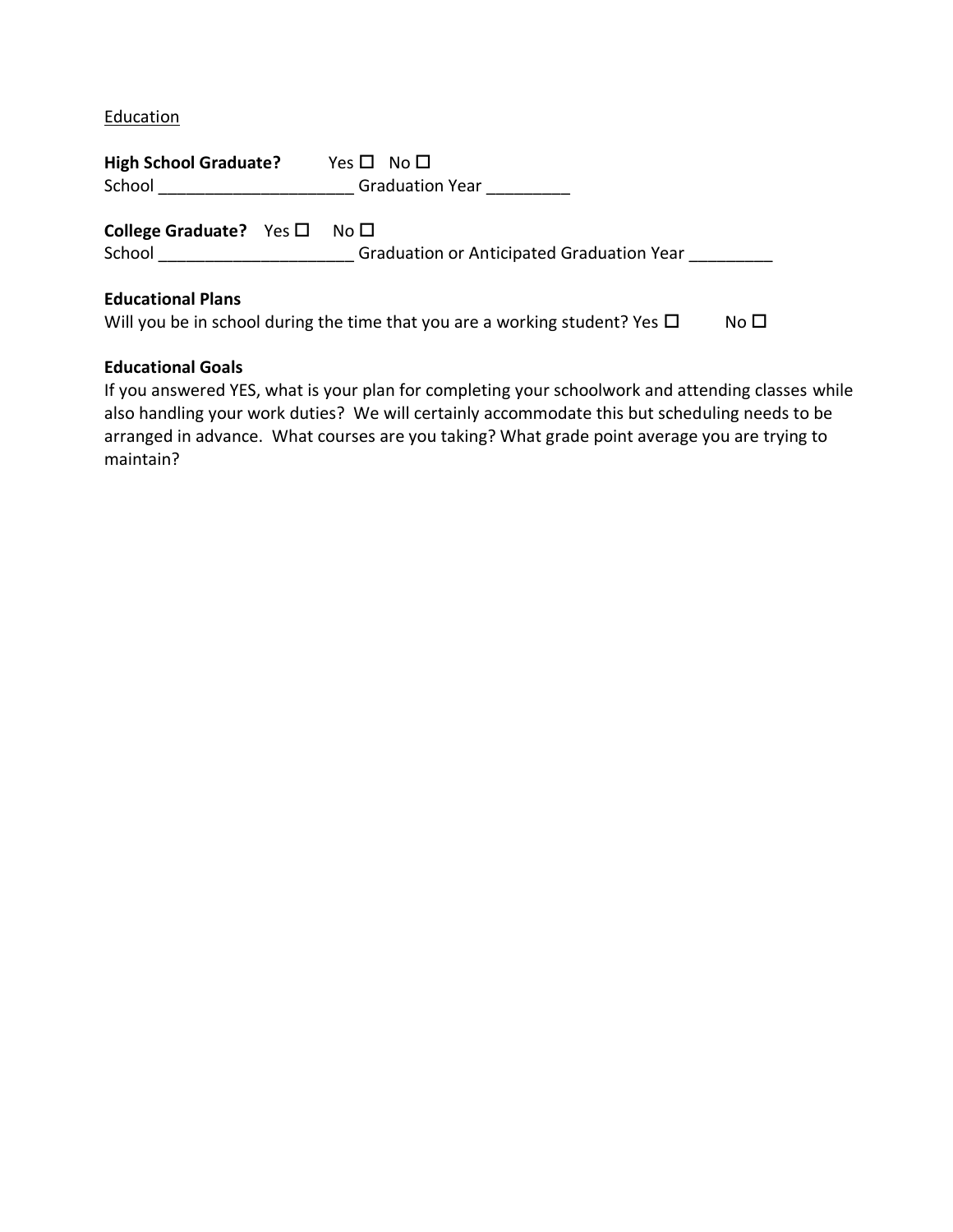#### **Health**

Is there anything we need to know about your health that may affect your ability to ride, drive, train or teach horses?

You are required to have Health Insurance the entire time you are here in training. Do you currently have insurance? Yes  $\square$  No  $\square$ Who is your provider?

Equestrian Background

**Do you currently own a horse?** Yes  $\square$  No  $\square$ 

**Would you bring a horse to Wilmerding Equestrian's training facilities?** Yes  $\Box$  No  $\Box$ 

### **If yes, please provide your horse's information**.

| Name                                   |  |
|----------------------------------------|--|
| Age                                    |  |
| Gender                                 |  |
| <b>Primary Discipline</b>              |  |
| <b>Competition Experience</b>          |  |
| <b>Special Needs or Considerations</b> |  |

### **Riding Experience**

Describe when you started riding: Did you have your own horse? How much instruction have you had? What competition experience have you had? What level do you consider yourself in the discipline you have the most experience in? If you participate in Pony Club, what level have you attained?

### **Training Experience**

Describe the work you have done training horses: Have you worked with young horses? Difficult horses?

> Clarissa Wilmerding Leg-Up LLC P.O. Box 682 Oldwick, NJ 08858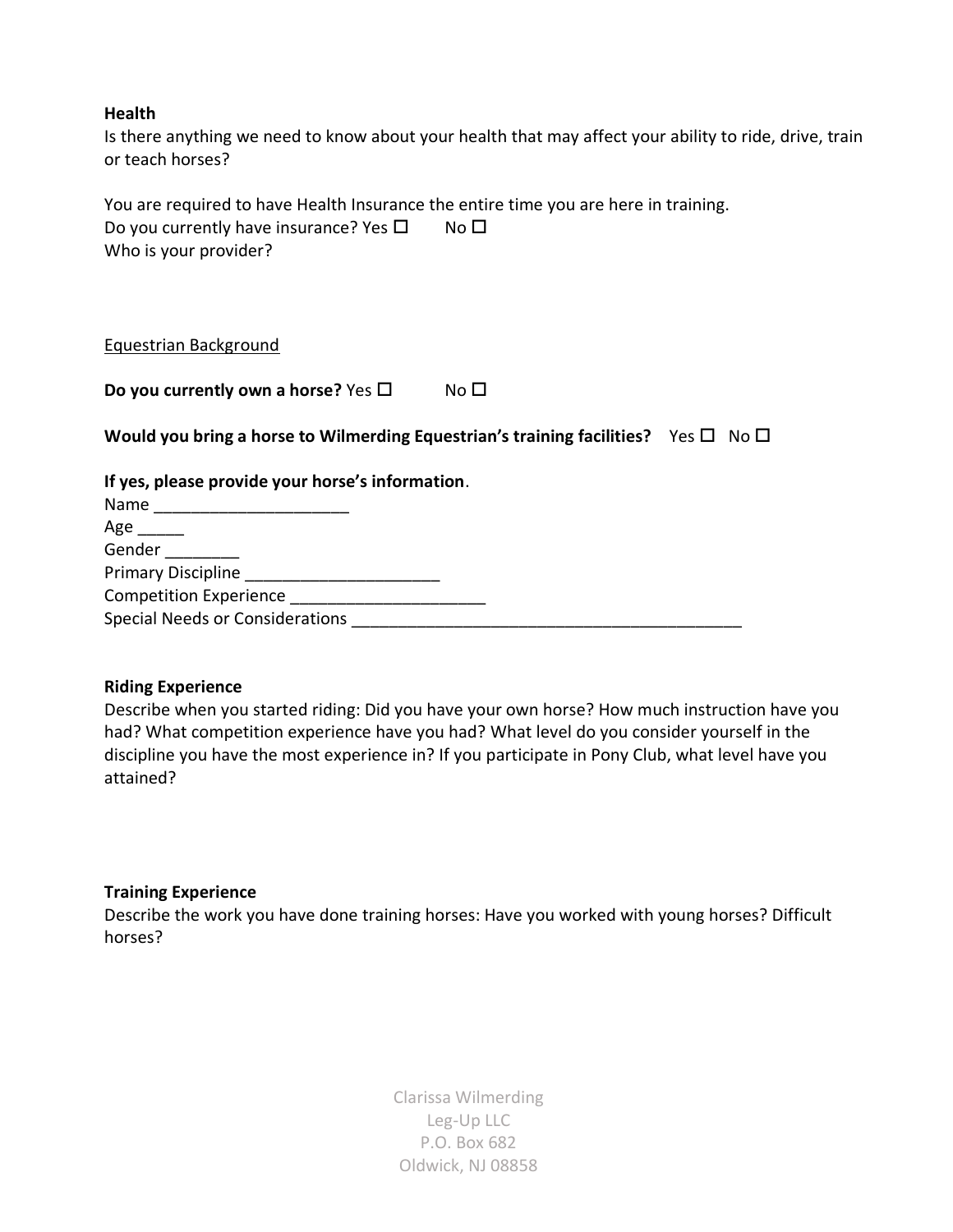#### **Barn Experience**

Describe any horse care experience you have: How many horses have you cared for and for how long? How many stalls you cleaned on a given day?

Tell us about your horse care and management experience.

Do you know how to braid? Yes  $\Box$  No  $\Box$ 

Bandage? Yes  $\square$  No  $\square$ 

Pull a mane? Yes  $\square$  No  $\square$ 

Clip? Yes  $\Box$  No  $\Box$ 

### **Horse Handling Skills**

This is where we need to hear about your understanding of ground training and manners. How do you approach problems on the ground? Describe a time when you successfully handled a ground training issue. How did you solve the problem and what were the long-term effects on the humanhorse relationship?

Describe any incidents wherein you have handled nervous horses, horses that would not come in from the paddock, horses who were resistant to mane pulling, etc.

> Clarissa Wilmerding Leg-Up LLC P.O. Box 682 Oldwick, NJ 08858